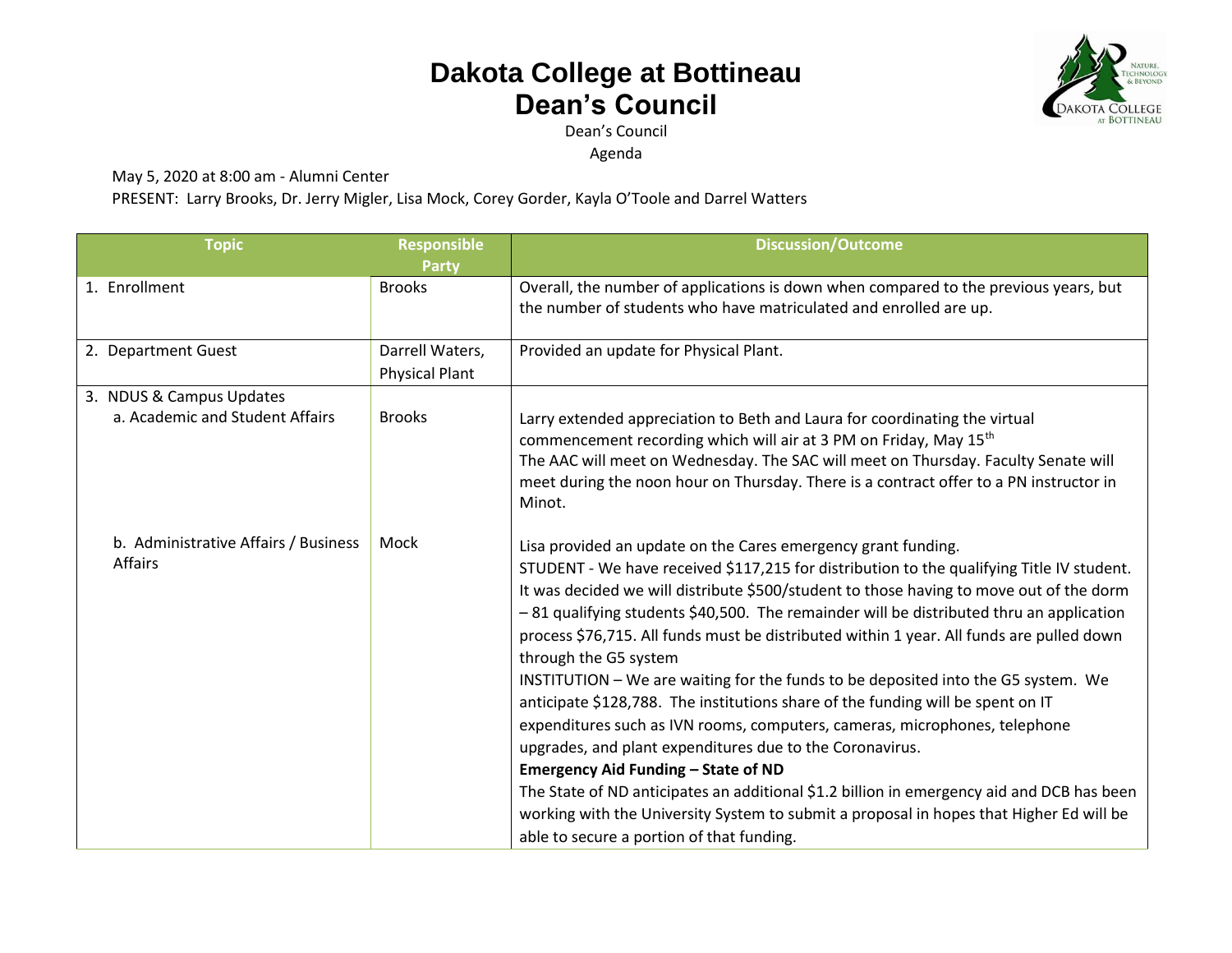## **Dakota College at Bottineau Dean's Council**



| <b>Budget announcements from the Governor</b> |  |  |  |
|-----------------------------------------------|--|--|--|
|-----------------------------------------------|--|--|--|

|                                  |         | <b>Budget announcements from the Governor</b>                                                 |
|----------------------------------|---------|-----------------------------------------------------------------------------------------------|
|                                  |         | The Governor had announced last week that we can anticipate budget cuts of 10%. This          |
|                                  |         | will be a cut of 10% on our appropriated funding and also 10% on the funding formula.         |
|                                  |         | Budget reduction amount \$913,437. The mandated 2.5% raise - WILL we give this across         |
|                                  |         | the board or will this be performance based? This is to be decided. We have given the         |
|                                  |         | Nursing staff raises that may satisfy the mandated requirement - meaning no further           |
|                                  |         | raises would be required/needed to satisfy the state law. If we decide to continue with       |
|                                  |         | across the board raises, we will have to make adjustments to the budgets due to the 10%       |
|                                  |         | reduction of money we will receive. The additional funds needed may require us to             |
|                                  |         | increase our estimated tuition revenue and/or decrease the operating budgets. The             |
|                                  |         | legislature will expect us to raise tuition by 4% as this will be the approved increased cost |
|                                  |         | to students. If we raise the expected tuition revenue and are unable to meet these            |
|                                  |         | numbers due to the ongoing Coronavirus, we may be forced to make adjustments to the           |
|                                  |         | budget mid-year. In past years we have been conservative with our tuition revenue             |
|                                  |         | predictions allowing us to build our reserves. The budgeted tuition revenue FY2020 \$2.3      |
|                                  |         | million and actual tuition revenue was \$2.3 million.                                         |
| d. Distance Education            | O'Toole | Kayla provided the following updates                                                          |
| Council/Distance Ed and Academic |         | Comm. Ed. Update<br>$\bullet$                                                                 |
| <b>Support Services</b>          |         | May Ed2Go events<br>$\bullet$                                                                 |
|                                  |         | Dist. Ed. Director's Meeting Update                                                           |
|                                  |         | • Meet next week                                                                              |
|                                  |         | <b>Online Updates</b>                                                                         |
|                                  |         | Summer - 174 reg., 101 students - about the same<br>$\bullet$                                 |
|                                  |         | Fall - 122 reg., 68 students - trending barely higher than last year<br>$\bullet$             |
|                                  |         | Virtual Online Info session                                                                   |
|                                  |         | <b>Dual Credit Updates</b>                                                                    |
|                                  |         | Fall semester - Received 24 apps so far, 5 enrolled                                           |
|                                  |         | Accuplacer<br>$\bullet$                                                                       |
|                                  |         | Other                                                                                         |
|                                  |         | <b>BB Annotate Training</b>                                                                   |
|                                  |         | Distance Ed. Comm. Meeting<br>$\bullet$                                                       |